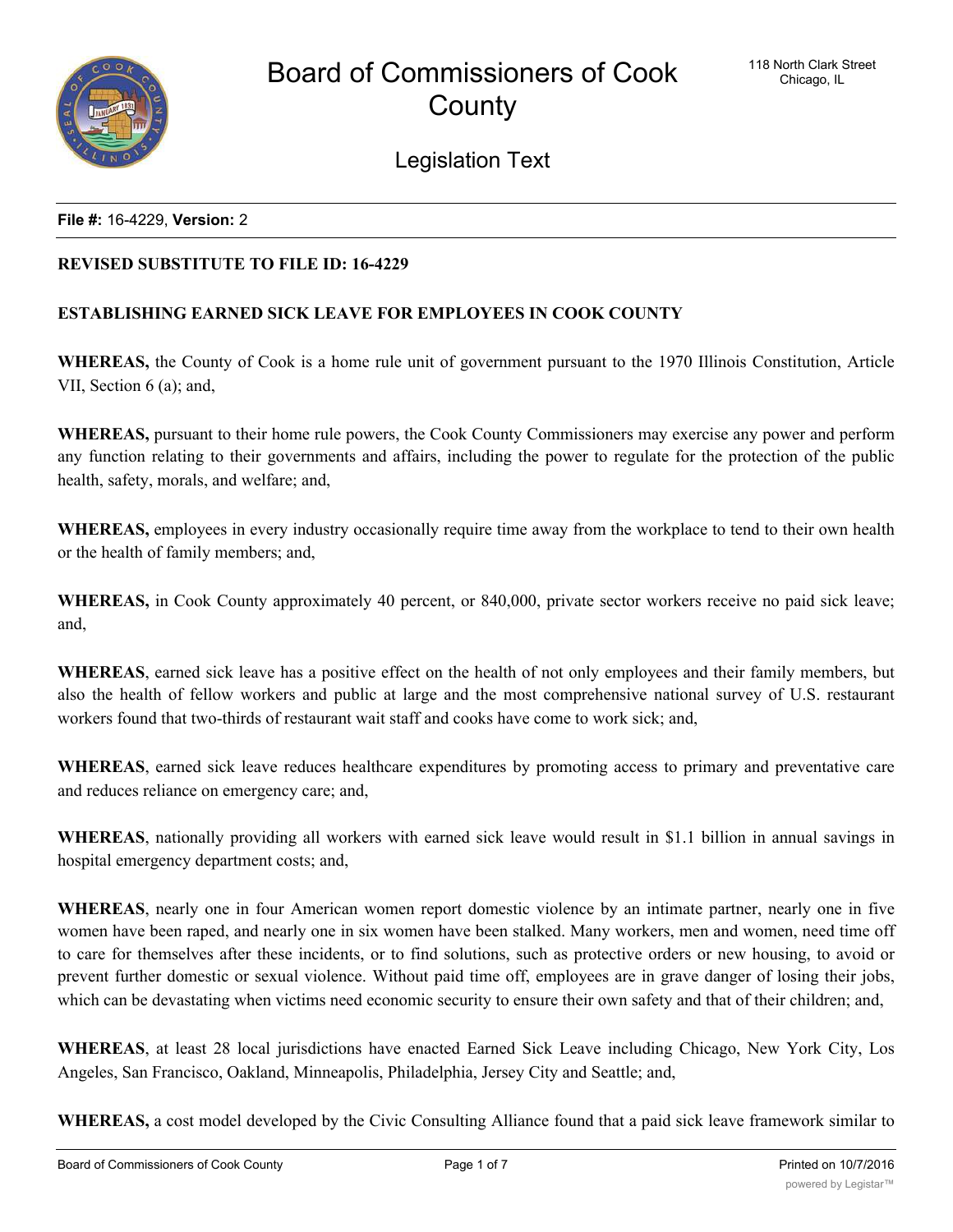the one reflected in this ordinance would result in only a small, 0.7 to 1.5 increase in labor costs for most employers.

**NOW, THEREFORE, BE IT ORDAINED,** by the Cook County Board of Commissioners, that Chapter 42, Human Relations, Article 1, In General, Section 42-1 through 42-6 of the Cook County Code is hereby enacted as follows:

# **Sec. 42-1. Short title.**

This article shall be known and may be cited as the Cook County Earned Sick Leave Ordinance ("Ordinance").

## **Sec. 42-2. Definitions.**

The following words, terms and phrases, when used in this article shall have the meanings ascribed to them in this section, except where the context clearly indicates a different meaning:

*Agency* shall mean the Cook County Commission on Human Rights.

*Construction Industry* means any constructing, altering, reconstructing, repairing, rehabilitating, refinishing, refurbishing, remodeling, remediating, renovating, custom fabricating, maintenance, landscaping, improving, wrecking, painting, decorating, demolishing, and adding to or subtracting from any building, structure, highway, roadway, street, bridge, alley, sewer, ditch, sewage disposal plant, water works, parking facility, railroad, excavation or other structure, project, development, real property or improvement, or to do any part thereof, whether or not the performance of the work herein described involves the addition to, or fabrication into, any structure, project, development, real property or improvement herein described of any material or article of merchandise. Construction shall also include moving construction related materials on the job site to or from the job site, snow plowing, snow removal, and refuse collection.

*Covered Employee* means any Employee who, in any particular two-week period, performs at least two hours of work for an Employer while physically present within the geographic boundaries of Cook County. For purposes of this definition, time spent traveling in Cook County that is compensated time, including, but not limited to, deliveries, sales calls, and travel related to other business activity taking place within Cook County, shall constitute work while physically present within the geographic boundaries of Cook County; however, time spent traveling in Cook County that is uncompensated commuting time shall not constitute work while physically present within the geographic boundaries of Cook County. The definition of "Covered Employee" for purposes of this ordinance does not include any "employee" as defined by Section 1(d) of the Railroad Unemployment Insurance Act, 45 U.S.C. § 351(d).

*Domestic partner* means any person who has a registered domestic partnership, or qualifies as a domestic partner under Sections 2-173 and 174 of this Code or as a party to a civil union under the Illinois Religious Freedom Protection and Civil Union Act, 750 ILCS 75/1 et seq., as currently in force and hereafter amended.

*Earned Sick Leave* means time that is provided by an Employer to a Covered Employee that is eligible to be used for the purposes described in Section 42-3 of this Chapter, and is compensated at the same rate and with the same benefits, including health care benefits, that the Covered Employee regularly earns during hours worked.

*Employee* means an individual permitted to work by an employer regardless of the number of persons the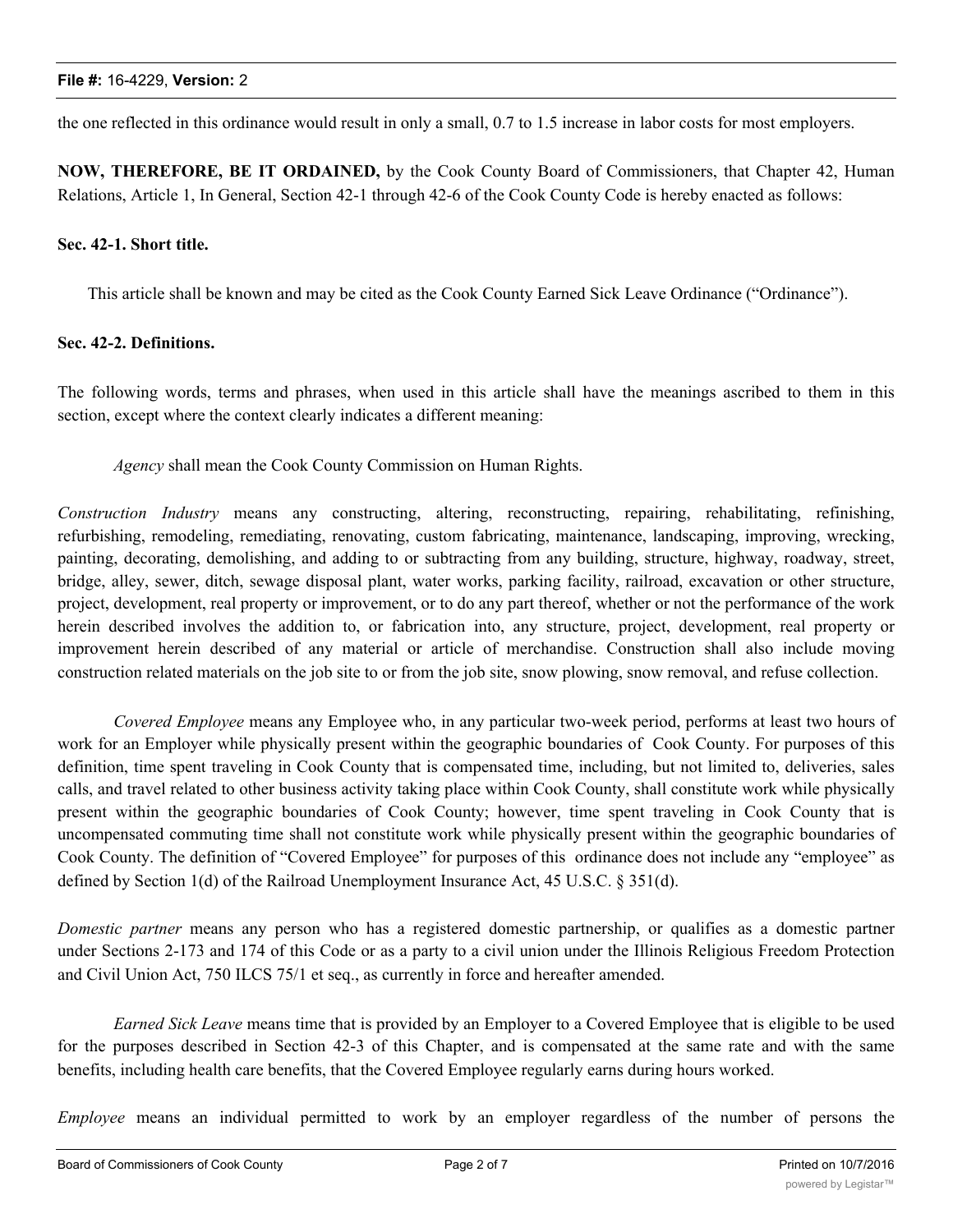#### **File #:** 16-4229, **Version:** 2

Employer employs.

*Employer means:*

(1) "Employer" means any individual, partnership, association, corporation, limited liability company, business trust, or any person or group of persons that gainfully employs at least one Covered Employee with a place of business within Cook County.

(2) The term "employer" does not mean:

- a. The government of the United States or a corporation wholly owned by the government of the United States;
- b. An Indian tribe or a corporation wholly owned by an Indian tribe;
- c. The government of the State or any agency or department thereof; or
- d. Units of local government.

*Family and Medical Leave Act* means the United States Family and Medical Leave Act of 1993. 29 USC S 2601 et seq. as currently in force and hereafter amended.

*Family member* means a Covered Employee's child, legal guardian or ward, spouse under the laws of any state, domestic partner, parent, spouse or domestic partner's parent, sibling, grandparent, grandchild, or any other individual related by blood or whose close association with the Covered Employee is the equivalent of a family relationship. A child includes not only a biological relationship, but also a relationship resulting from an adoption, step-relationship, and/or foster care relationship, or a child to whom the Covered Employee stands in loco parentis. A parent includes a biological, foster, stepparent or adoptive parent or legal guardian of a Covered Employee, or a person who stood in loco parentis when the Employee was a minor child.

*Health Care Provider* means any person licensed to provide medical or emergency services, including, but not limited to doctors, nurses, and emergency room personnel.

## **Sec. 42-3. Earned sick leave.**

## (a) General Provisions

(1) Any Covered Employee who works at least 80 hours for an Employer within any 120-day period shall be eligible for Earned Sick Leave as provided under this Section.

(2) Unless an applicable collective bargaining agreement provides otherwise, upon a Covered Employee's termination, resignation, retirement or other separating from employment, his or her Employer is not required to provide financial or other reimbursement for unused Earned Sick Leave.

(b) Accrual of Earned Sick Leave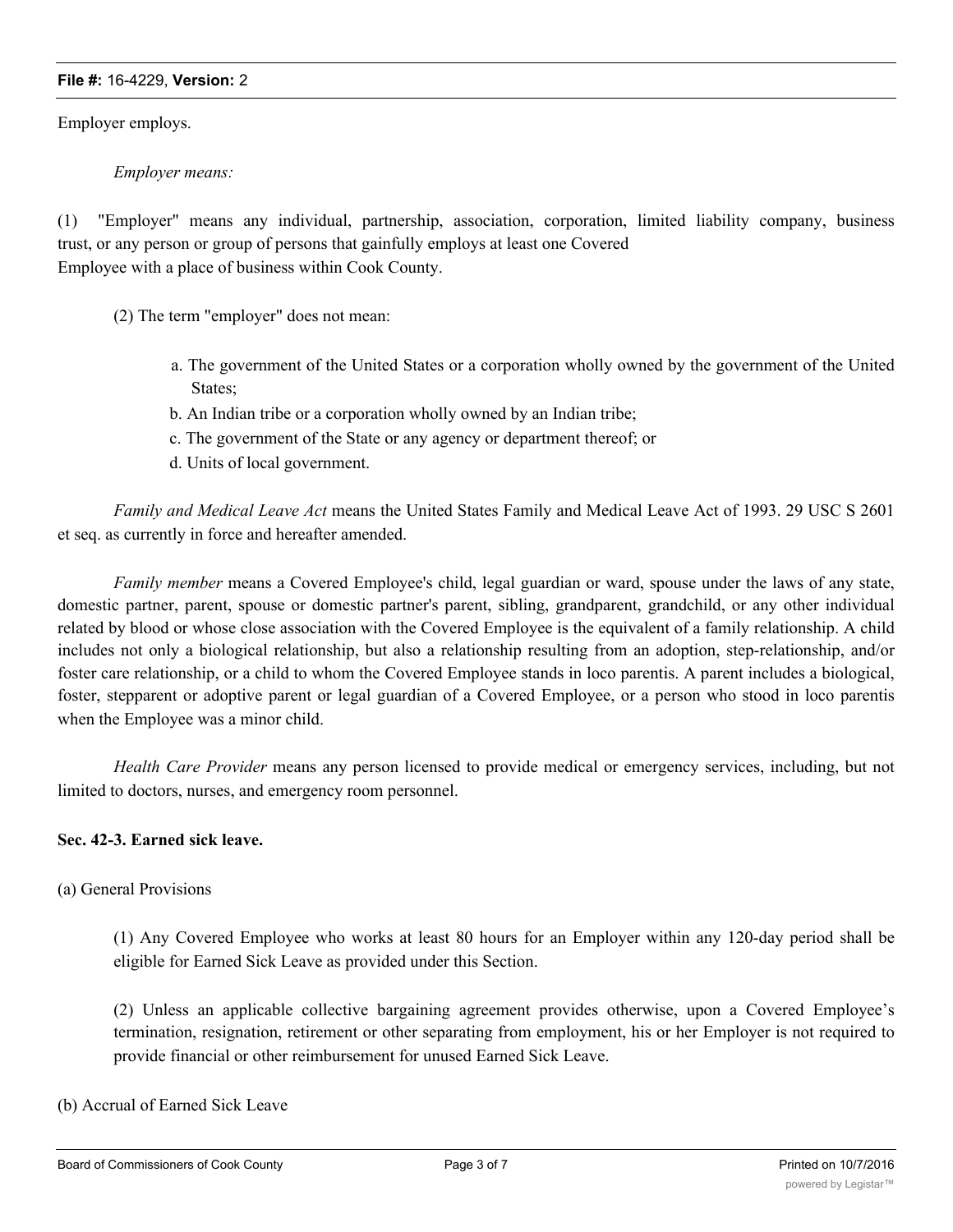(1) Earned Sick Leave shall begin to accrue either on the 1st calendar day after the commencement of a Covered Employee's employment or on the effective date of this Ordinance, whichever is later.

(2) For every 40 hours worked after a Covered Employee's Earned Sick Leave begins to accrue, he or she shall accrue one hour of Earned Sick Leave. Earned Sick Leave shall accrue only in hourly increments; there shall be no fractional accruals.

(3) A Covered Employee who is exempt from overtime requirements shall be assumed to work 40 hours in each workweek for purposes of Earned Sick Leave accrual, unless his or her normal work week is less than 40 hours, in which case Earned Sick Leave shall accrue based upon that normal work week.

(4) For each Covered Employee, there shall be a cap of 40 hours Earned Sick Leave accrued per 12-month period, unless his or her Employer sets a higher limit. The 12-month period for a Covered Employee shall be calculated from the date he or she began to accrue Earned Sick Leave.

(5) At the end of a Covered Employee's 12-month accrual period, he or she shall be allowed to carry over to the following 12-month period half of his or her unused accrued Earned Sick Leave, up to a maximum of 20 hours.

(6) If an Employer is subject to the Family and Medical Leave Act, each of the Employer's Covered Employees shall be allowed, at the end of his or her 12-month Earned Sick Leave accrual period, to carry over up to 40 hours of his or her unused accrued Earned Sick Leave, in addition to the carryover allowed under subsection 42-3(b)(5), to use exclusively for Family and Medical Leave Act eligible purposes.

(7) If an Employer has a policy that grants Covered Employees paid time off in an amount and a manner that meets the requirements for Earned Sick Leave under this Section, the Employer is not required to provide additional paid leave. If such Employer's policy awards the full complement of paid time off immediately upon date of eligibility, rather than using an accrual model, the Employer must award each Covered Employee 40 hours paid time off within one calendar year of his or her date of eligibility.

(c) Use of Earned Sick Leave

(1) An Employer shall allow a Covered Employee to begin using Earned Sick Leave no later than on the  $180<sup>th</sup>$ calendar day following the commencement of his or her employment. A Covered Employee is entitled to use no more than 40 hours of Earned Sick Leave per 12-month period, unless his or her Employer sets a higher limit. The 12-month period for a Covered Employee shall be calculated from the date he or she began to accrue Earned Sick Leave. If a Covered Employee carries over 40 hours of Family and Medical Leave Act leave pursuant to subsection 42-3(b)(6) and uses that leave, he or she is entitled to use no more than an additional 20 hours of accrued Earned Sick Leave in the same 12 month period, unless the Employer sets a higher limit. A Covered Employee shall be allowed to determine how much accrued Earned Sick Leave he or she needs to use, provided that his or her Employer may set a reasonable minimum increment requirement not to exceed four hours per day.

(2) A Covered Employee may use Earned Sick Leave when: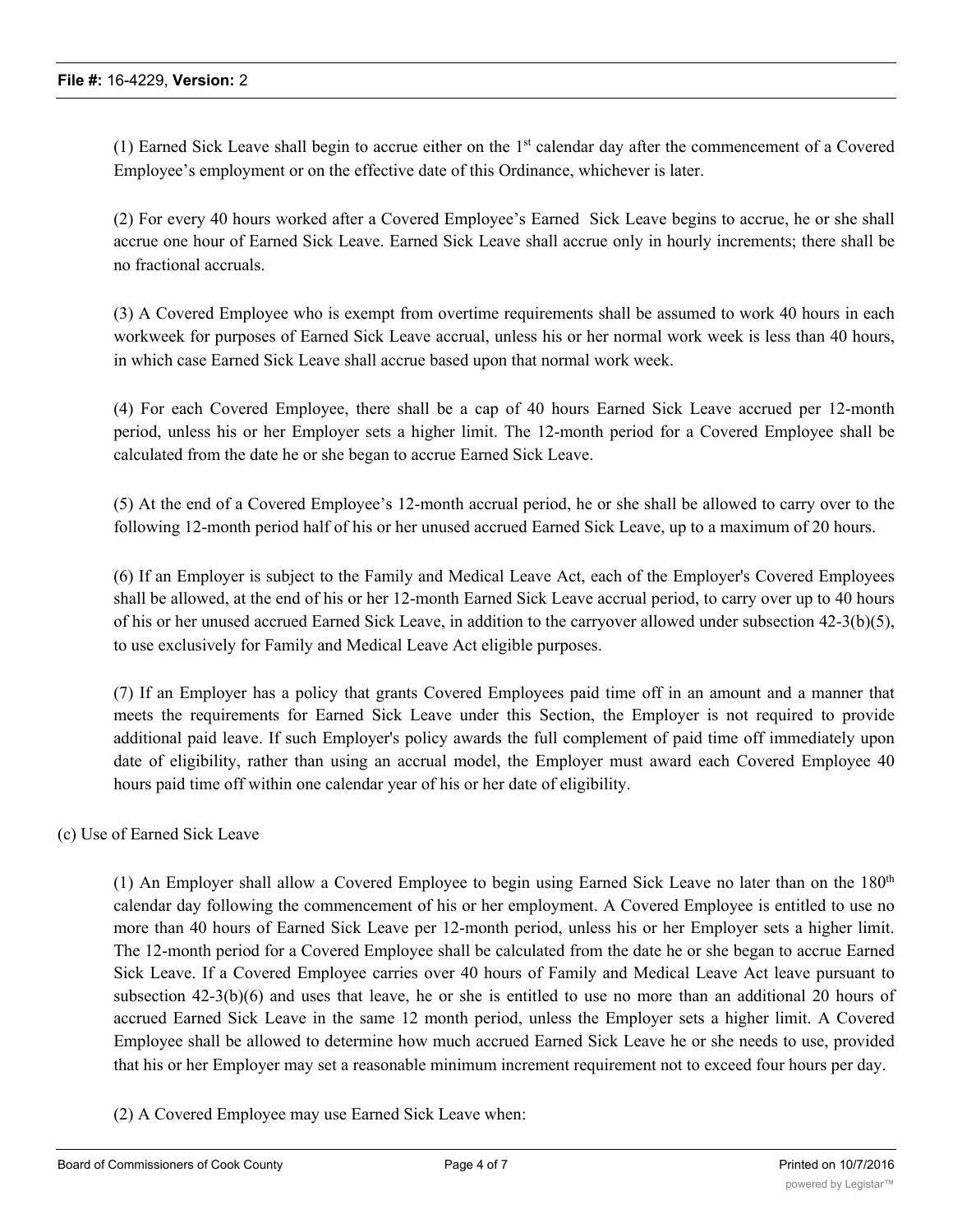a. He or she is ill or injured, or for the purpose of receiving medical care, treatment, diagnosis or preventative medical care;

b. A member of his or her family is ill or injured, or to care for a family member receiving medical care, treatment, diagnosis or preventative medical care;

c. He or she, or a member of his or her family, is the victim of domestic violence, as defined in Section 103 of the Illinois Domestic Violence Act of 1986, or is the victim of sexual violence or stalking as defined in Article 11, and Sections 12-7.3. 12-7.4. and 12-7.5 of the Illinois Criminal Code of 2012; or

d. His or her place of business is closed by order of a public official due to a public health emergency, or he or she needs to care for a child whose school or place of care has been closed by order of a public official due to a public health emergency. For the purposes of this section, "public health emergency" is an event that is defined as such by a Federal, State or Local government, including a school district.

(3) An Employer shall not require, as a condition of a Covered Employee taking Earned Sick Leave that he or she search for or find a replacement worker to cover the hours during which he or she is on Earned Sick Leave.

(4) If a Covered Employee's need for Earned Sick Leave is reasonably foreseeable, an Employer may require up to seven days' notice before leave is taken. If the need for Earned Sick Leave is not reasonably foreseeable, an Employer may require a Covered Employee to give notice as soon as is practicable on the day the Covered Employee intends to take Earned Sick Leave by notifying the Employer via phone, e-mail, or text message. The Employer may set notification policy if the Employer has notified Covered Employee in writing of such policy and that policy shall not be unreasonably burdensome. For purposes of this subsection, needs that are "reasonably foreseeable" include, but are not limited to prescheduled appointments with health care providers for the Covered Employee or for a family member, and court dates in domestic violence cases. Any notice requirement imposed by an Employer pursuant to this subsection shall be waived in the event a Covered Employee is unable to give notice because he or she is unconscious, or otherwise medically incapacitated. If the leave is one that is covered under the Family and Medical Leave Act, notice shall be in accordance with the Family and Medical Leave Act.

(5) Where a Covered Employee is absent for more than three consecutive work days, his or her Employer may require certification that the use of Earned Sick Leave was authorized under subsection 42-3(c)(2). For time used pursuant to subsections  $(c)(2)(a)$  or (b), documentation signed by a licensed health care provider shall satisfy this requirement. An Employer shall not require that such documentation specify the nature of the Covered Employee's or the Covered Employee's family member's injury, illness, or condition, except as required by law. For Earned Sick Leave used pursuant to subsection  $(c)(2)(c)$  a police report, court document, a signed statement from an attorney, a member of the clergy, or a victim services advocate, or any other evidence that supports the Covered Employee's claim, including a written statement from him or her, or any other person who has knowledge of the circumstances, shall satisfy this requirement. The Covered Employee may choose which document to submit, and no more than one document shall be required if the Earned Sick Leave is related to the same incident of violence or the same perpetrator. The Employer shall not delay the commencement of Earned Sick Leave taken for one of the purposes in subsection  $42-3(c)(2)$  nor delay payment of wages, on the basis that the Employer has not yet received the required certification.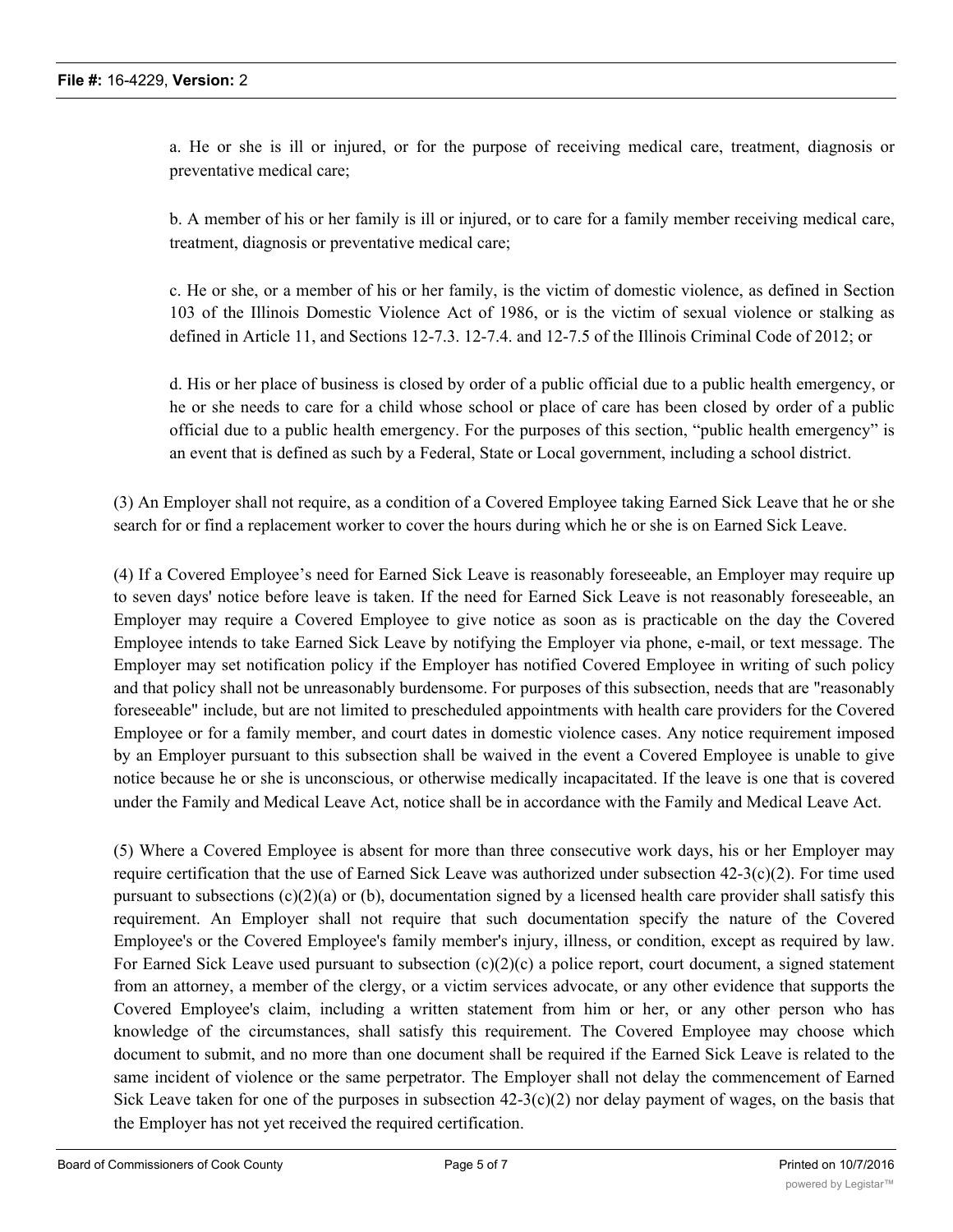(6) Nothing in this Section shall be construed to prohibit an Employer from taking disciplinary action, up to and including termination, against a Covered Employee who uses Earned Sick Leave for purposes other than those described in this Section.

(7) This Section provides minimum Earned Sick Leave requirements; it shall not be construed to affect the applicability of any other law, regulation, requirement, policy, or standard that provides for greater Earned Sick Leave benefits.

## **Sec. 42-5. Application to collective bargaining agreements.**

Nothing in this Ordinance shall be deemed to interfere with, impede, or in any way diminish the right of Covered Employees to bargain collectively with their Employers through representatives of their own choosing in order to establish wages or other conditions of work in excess of the applicable minimum standards of the provisions of this Ordinance. The requirements of this Ordinance may be waived in a bona fide collective bargaining agreement, but only if the waiver is set forth explicitly in such agreement in clear and unambiguous terms. Nothing in this Ordinance shall be deemed to affect the validity or change the terms of bona fide collective bargaining agreements in force on the effective date of this Ordinance. After that date, requirements of this Ordinance may be waived in a bona fide collective bargaining agreement, but only if the waiver is set forth explicitly in such agreement in clear and unambiguous terms. In no event shall this Ordinance apply to any Covered Employee working in the Construction Industry who is covered by a bona fide collective bargaining agreement.

## **Sec. 42-6. Notice and posting.**

(a) Every Employer shall post in a conspicuous place at each facility where any Covered Employee works that is located within the geographic boundaries of Cook County a notice advising the Covered Employee of his or her rights to Earned Sick Time under this Ordinance. The Agency shall prepare and make available a form notice that satisfies the requirements of this Ordinance. Employers that do not maintain a business facility within the geographic boundaries of the County are exempt from this subsection.

(b) Every Employer shall provide to a Covered Employee at the commencement of employment written notice advising the Covered Employee of his or her rights to Earned Sick Time under this Ordinance. The Agency shall prepare and make available a form notice that satisfies the requirements of this Ordinance.

## **Sec. 42-7. Retaliation prohibited.**

It shall be unlawful for any Employer to discriminate in any manner or take any adverse action against any Covered Employee in retaliation for exercising, or attempting in good faith to exercise, any right under this Ordinance, including, but not limited to, disclosing, reporting, or testifying about any violation of this Ordinance or regulations promulgated thereunder. For purposes of this Section, prohibited adverse actions include, but are not limited to, unjustified termination, unjustified denial of promotion, unjustified negative evaluations, punitive schedule changes, punitive decreases in the desirability of work assignments, and other acts of harassment shown to be linked to such exercise of rights. An Employer shall not use its absence-control policy to count Earned Sick Leave as an absence that triggers discipline, discharge, demotion, suspension, or any other adverse activity.